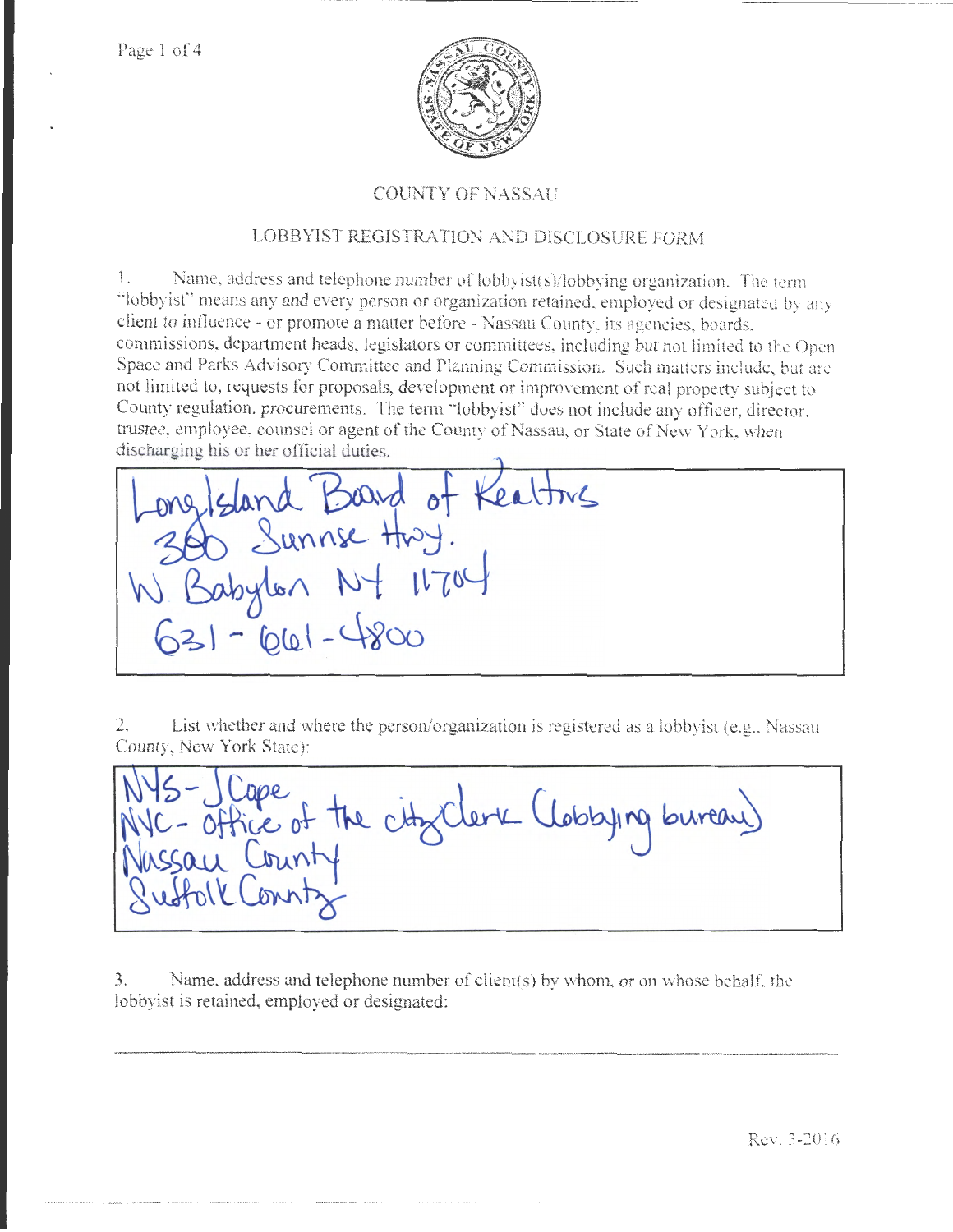Page 2 of 4

Long Island Board of Realtons W. Babylon NY Randy Kaplan Marlo Paventi Dilts Joreen Spagnualo Vatheen Quinn Nolan

4. Describe lobbying activity conducted. or to be conducted, in Nassau County, and identify client(s) for each activity listed. See page 4 for a complete description of lobbying activities.

Real Estate Related Issues

5. The name of persons, organizations or goverm nental entities before whom the lobbyist

expects to lobby:<br>NYS Governor + legislature, Queens Borough President,<br>NYC Council, Nassau & Suffolk County Executives +<br>Suffork County, Villages, Cities of Long Beach & lencore.

Rev. 3-2016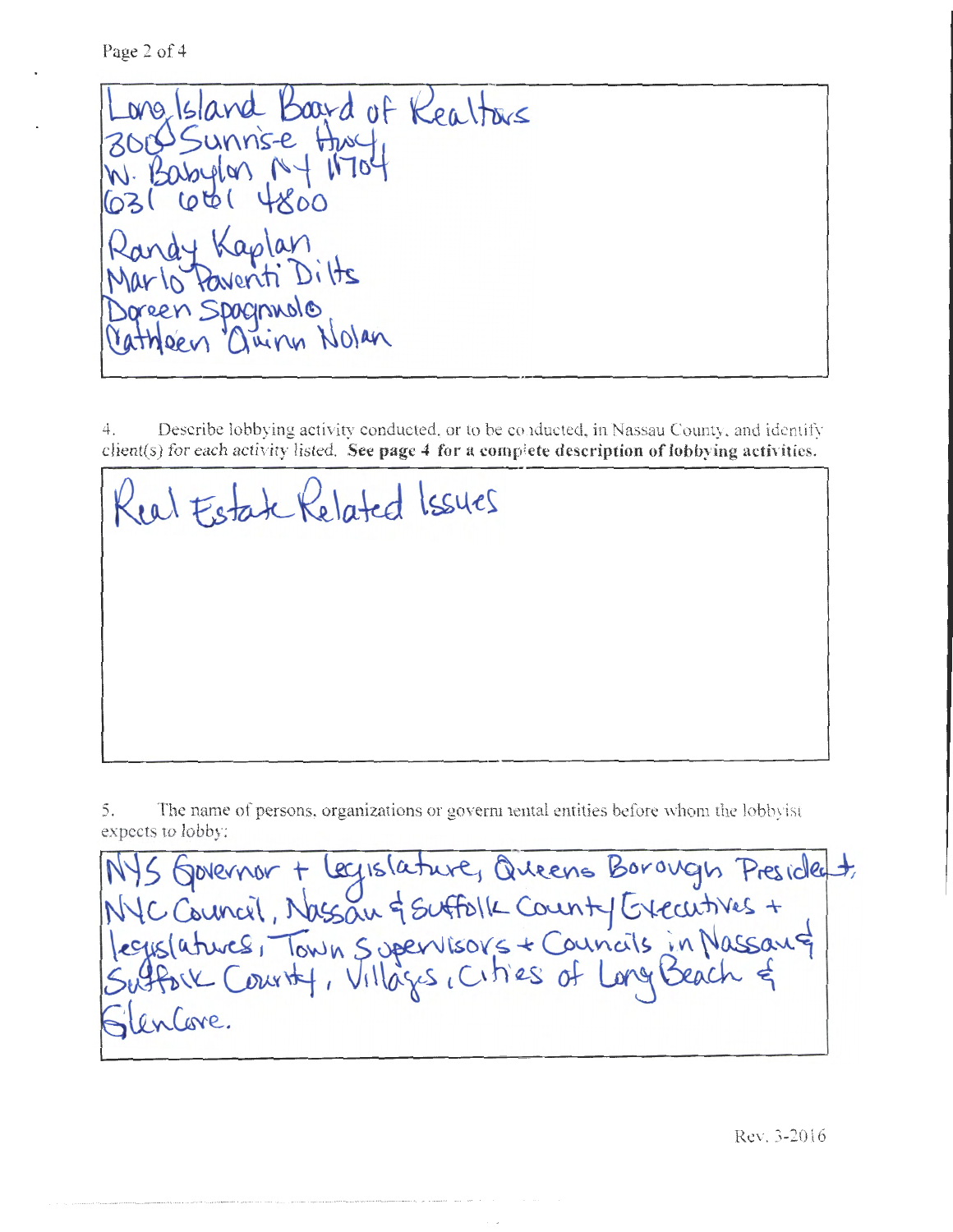6. If such lobbyist is retained or employed pursuant to a written agreement of retainer or employment. you must attach a copy of such document; and if agreement of retainer or employment is oral, attach a written statement of the substance thereof. If the written agreement of retainer or employment does not contain a signed authorization from the client by \Vhom you have been authorized to lobby, separately attach such a written authorization from the client.

7. Within the previous year, has the lobbyist/lobbying organization or any of its corporate officers provided campaign contributions pursuant to the New York State Election law to the campaign committees of any of the following Nassau County elected officials or to the campaign committees of any candidates for any of the following Nassau County elected offices: the County Executive, the County Clerk, the Comptroller, the District Attorney, or any County Legislator? If yes, to what campaign committee? If none, you must so state:

LIBOR 2018 Precident, Charlotte Van der Naag's husband, Bob UBOR 2018 Precident, charlotte van der Noog's husband, Bob<br>Van der Woog mode the folloping personal campaign contribution<br>in 2018 from his personal (not joint) account:<br>. Curran for Nassau: #250 Maxinen Oconnel For Count Clerk: 4500 Citizens for Nicolello: \$500

I understand that copies of this form will be sent to the Nassau County Department of Information Technology (" $TT$ ") to be posted on the County's website.

I also understand that upon termination of retainer, employment or designation I must give written notice to the County Attorney within thirty (30) days of termination.

VERJFICATJON: The undersigned affirms and so swears that he/she has read and understood the foregoing statements and they are. to his/her knowledge, true and accurate.

The undersigned further certifies and affirms that the contribution  $(s)$  to the campaign committees listed above were made freely and without duress, threat or any promise of a governmental benefit or in exchange for any benefit or remuneration.

Dated:  $\left|\mathbf{\alpha}\right|$   $\Delta\mathbf{\beta}\left|\mathbf{\beta}\right|$  ( $\delta$  Signed:

Print Name:

Title:

 $1.100$ of BOUT AFFAIRS CHIEFLOMBYIST  $\subset$ 

icetor of

Rev. 3-2016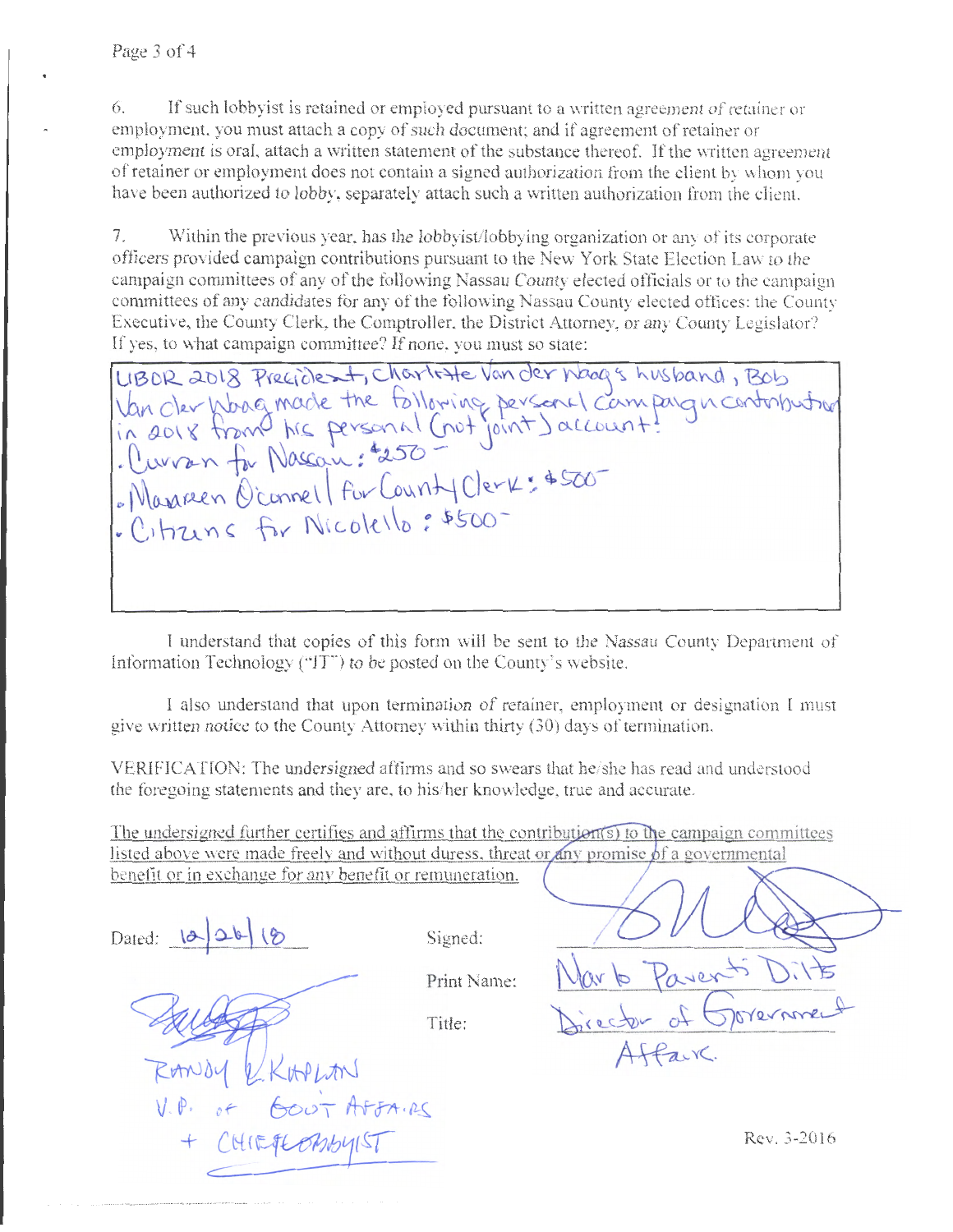### Page 4 of 4

**The term lobbving shall mean any attempt to influence:** any determination made by the Nassau County Legislature. or any member thereof. with respect to the introduction. passage. defeat, or substance of any local legislation or resolution; any determination by the County Executive to support. oppose, approve or disapprove any local legislation or resolution. whether or not such legislation bas been introduced in the County Legislature; any determination by an elected County official or an officer or employee of the County with respect to the procurement of goods, services or construction, including the preparation of contract specifications. including by not limited to the preparation of requests for proposals, or solicitation, award or administration of a contract or with respect to the solicitation, award or administration of a grant, loan, or agreement involving the disbursement of public monjes; any determination made by the County Executive, County Legislature, or by the County of Nassau, its agencies, boards. commissions, department beads or committees, including but not limited to the Open Space and Parks Advisory Committee, the Planning Commission. with respect to the zoning, use, development or improvement of real property subject to County regulation, or any agencies, boards, commissions, department heads or committees with respect to requests for proposals, bidding, procurement or contracting for services for the County; any determination made by an elected county official or an officer or employee of the county with respect to the terms of the acquisition or disposition by the county of any interest in real property, with respect to a license or permit for the use of real property of or by the county, or with respect to a franchise, concession or revocable consent; the proposal. adoption, amendment or rejection by an agency of any rule having the force and effect of law; the decision to hold, timing or outcome of any rate making proceeding before an agency; the agenda or any determination of a board or commission; any determination regarding the calendaring or scope of any legislature oversight hearing; the issuance, repeal, modification or substance of a County Executive Order; or any determination made by an elected county official or an officer or employee of the county to support or oppose any state or federal legislation, rule or regulation, including any determination made to support or oppose that is contingent on any amendment of such legislation, rule or regulation, whether or not such legislation has been formally introduced and whether or not such rule or regulation has been formally proposed.

**The term "lobbying" or "lobbying activities" does not include: Persons engaged in drafting** legislation, rules, regulations or rates; persons advising clients and rendering opinions on proposed legislation, rules, regulations or rates, where such professional services are not otherwise connected with legislative or executive action on such legislation or administrative action on such rules, regulations or rates; newspapers and other periodicals and radio and television stations and owners and employees thereof, provided that their activities in connection with proposed legislation, rules, regulations or rates are limited to the publication or broadcast of news items, editorials or other comment, or paid advertisements; persons who participate a witnesses, attorneys or other representatives in public rule-making or rate-making proceedings of a County agency, with respect to all participation by such persons which is part of the public record thereof and all preparation by such persons for such participation; persons who attempt to influence a County agency in an adjudicatory proceeding, as defined by § 102 of the New York State Administrative Procedure Act.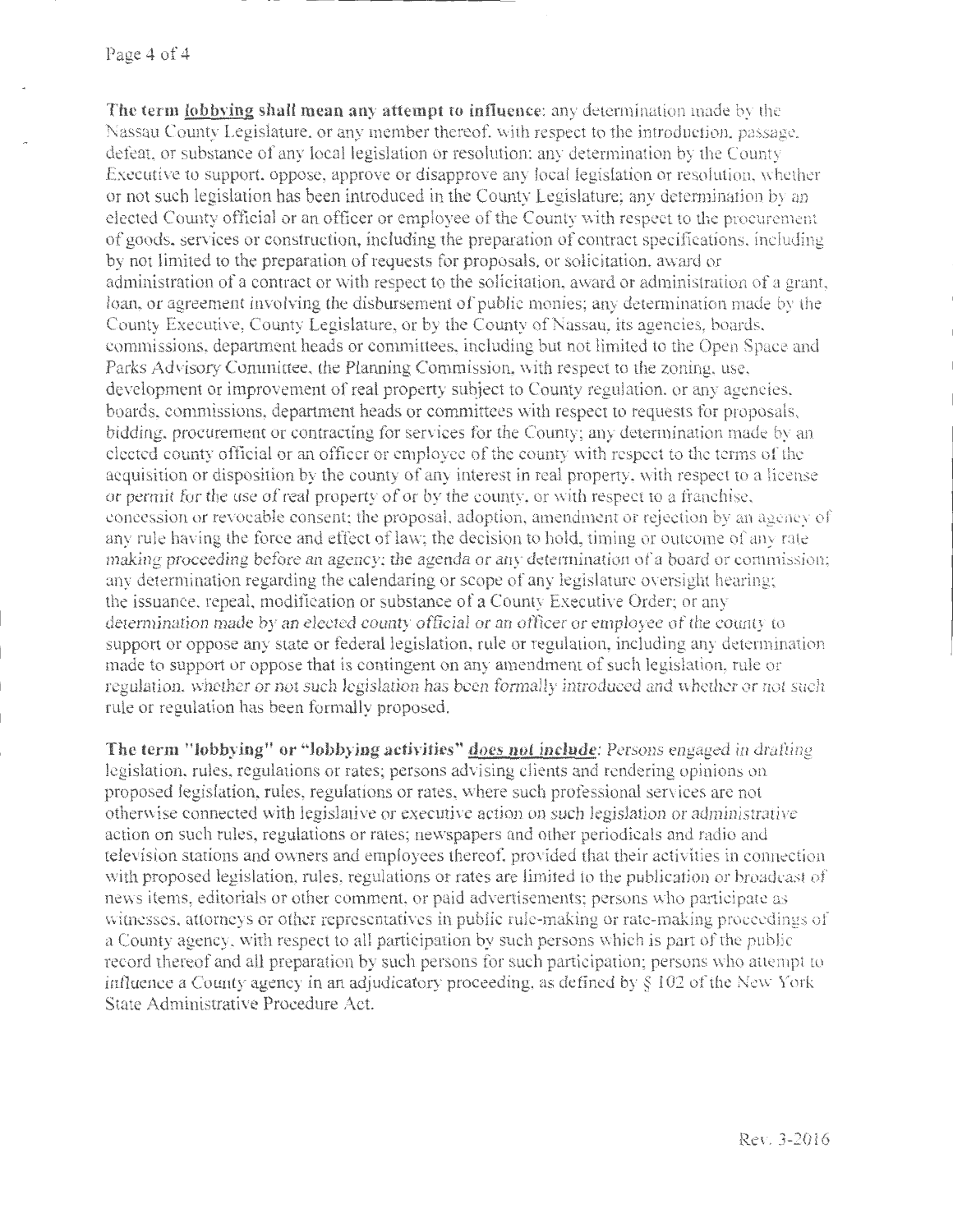

(631 ) 661-4800

JOSEPH E. MOTTOLA Chief Executive Officer

Dear County Attorney:

**BOARD OF REAL** The Voice For Real Estate Since 1910 300 Sunrise Highway. West Babylon. NY 11704

December *20,* 2018

### LIRealtor.com

## 2018 OFFICERS

CHARLOTTE VANDERWAAG President

> DIANNE SCALZA President Elect

MATTHEW ARNOLD Vice President, Suffolk

SUSAN HELSINGER Vice President. Nassau

ROB CHOUDHURY Vice President, Queens

ANNMARIE PALLISTER Vice President, East End Liaison

> NANCY MOSCA Treasurer

MELISSA GOMEZ Secretary

Please note that Randy Kaplan, Mario Paventi Dilts, Doreen Spagnuolo, and Cathleen Quinn Nolan will be lobbying on behalf of our organization for the 2019 calendar year.

Each of these individuals will indeed exceed the \$1,000 threshold for reportable lobbying expenses.

Sincerely,

Randy L. Kapla Vice President of Government Affairs and Chief Lobbyist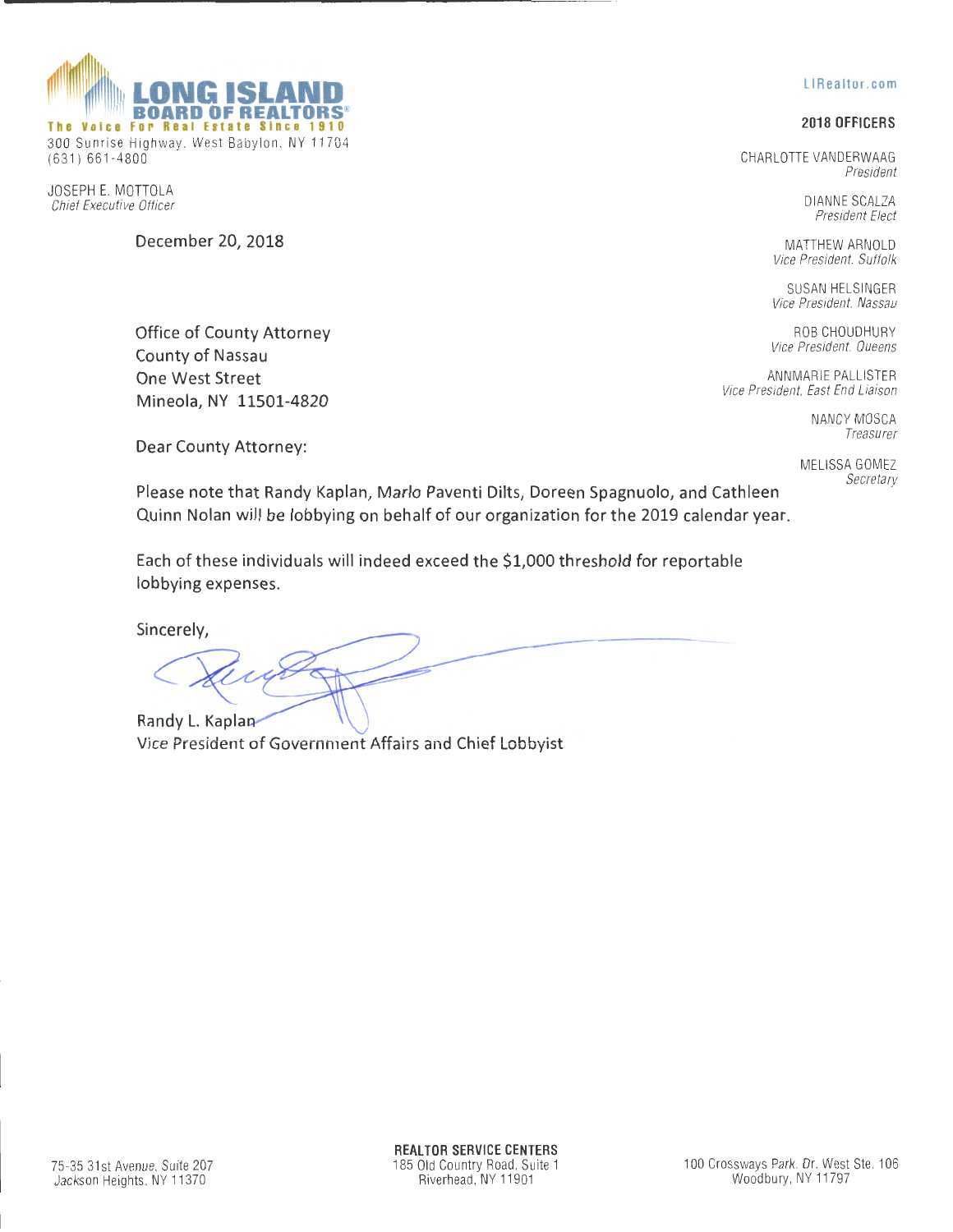**LIRealtor.com** 

### **2018 OFFICERS**

CHARLOTTE VANDERWAAG President

> DIANNE SCALZA President Elect

MATTHEW ARNOLD Vice President, Suffolk

SUSAN HELSINGER Vice President, Nassau

ROB CHOUDHURY Vice President, Queens

ANNMARIE PALLISTER Vice President, East End Liaison

> NANCY MOSCA Treasurer

MELISSA GOMEZ Secretary

BOARD OF REALTORS **The Voice For Real Estate Since 1910** 

300 Sunrise Highway, West Babylon, NY 11704 (631) 661-4800

JOSEPH E. MOTTOLA Chief Executive Officer

**December 19, 2018** 

**The City of New York Office of the City Clerk Lobbying Bureau 141 Worth Street New York, NY 10013** 

**Dear City Clerk:** 

**Please note that Marlo Paventi Dilts, Doreen Spagnuolo, Cathleen Quinn, and I will be lobbying on behalf of our organization for the 2019 calendar year.** 

**Each of these individuals will indeed exceed the \$2,000 threshold for reportable lobbying expenses.** 

**Sincerely,** 

**Randy L. Kaplan Vice President of Government Affairs & Chief Lobbyist**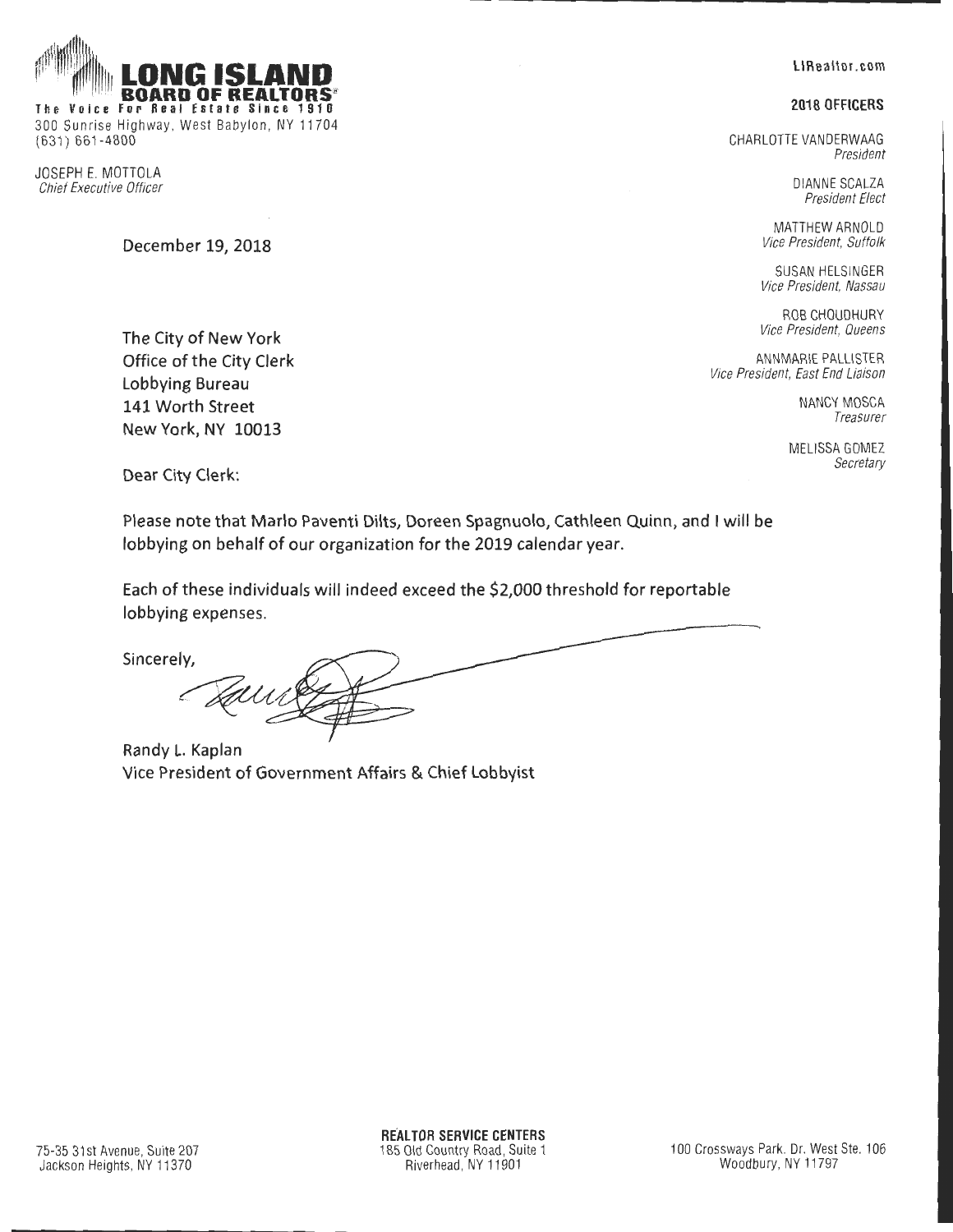**LIRealtor.com** 

#### **2018 OFFICERS**

CHARLOTTE VANDERWAAG President

> DIANNE SCALZA President Elect

MATTHEW ARNOLD Vice President, Suffolk

SUSAN HELSINGER Vice President, Nassau

ROB CHOUDHURY Vice President, Queens

ANNMARIE PALLISTER Vice President, East End Liaison

> NANCY MOSCA Treasurer

MELISSA GOMEZ **Secretary** 

**Dear Clerk of the Legislature:** 

**Clerk of the County Legislature Suffolk County Legislature** 

BOARD OF REALTORS

**The Voice For Real Estate Since 1910**  300 Sunrise Highway, West Babylon, NY 11704

**December 20, 2018** 

**300 Center Drive Riverhead, NY 11901** 

(631) 661-4800

JOSEPH E. MOTTOLA Chief Executive Officer

> **Please note that Randy Kaplan, Marlo Paventi Dilts, Doreen Spagnuolo, and Cathleen Quinn Nolan will be lobbying on behalf of our organization for the 2019 calendar year.**

**Each of these individuals will indeed exceed the \$1,000 threshold for reportable lobbying expenses.** 

**Sincerely,** 

**Randy L. Kaplan Vice President of Government Affairs and Chief Lobbyist**